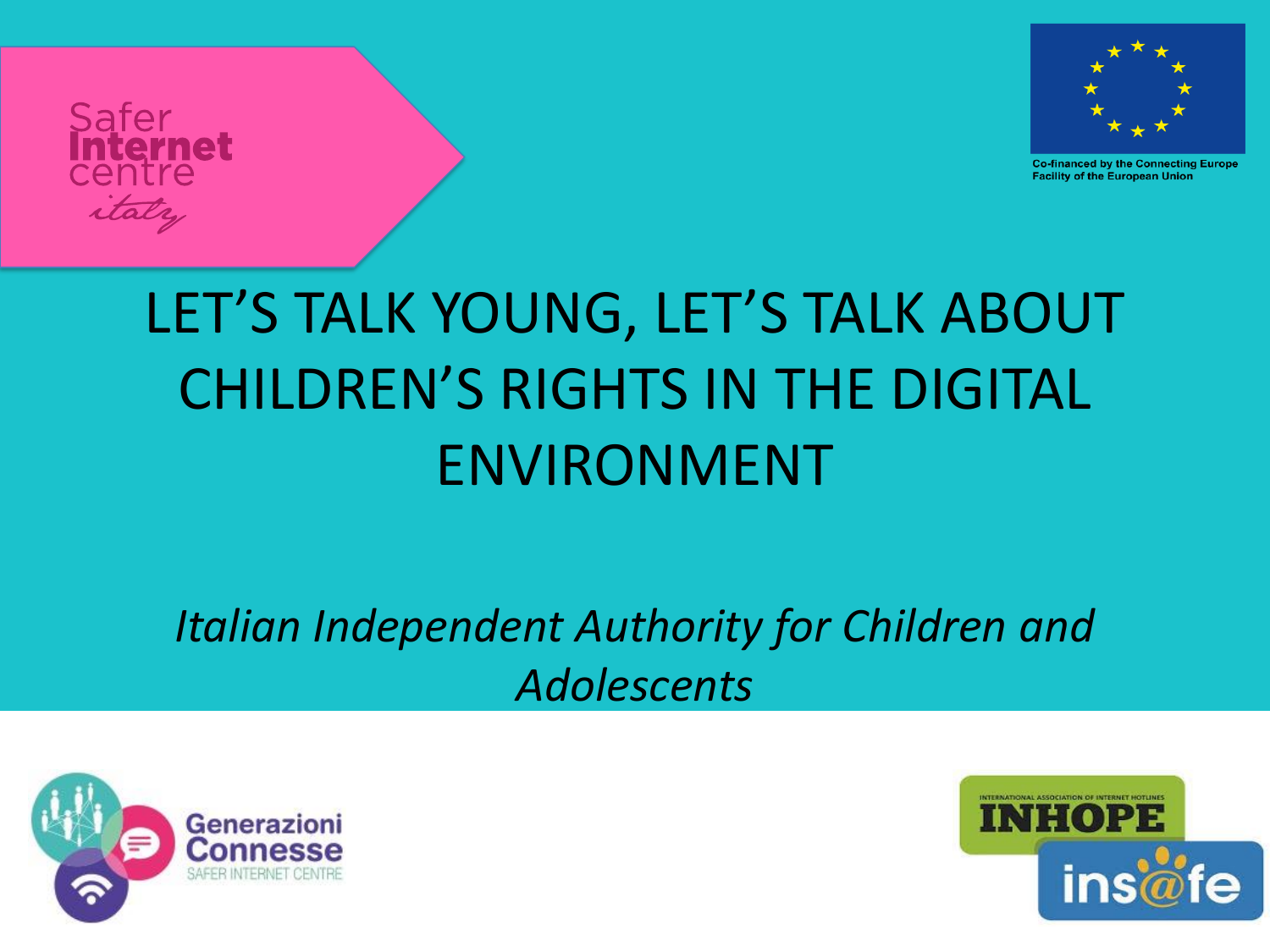

The Italian Independent Authority for Children and Adolescents is a member of the European Network of Ombudspersons for Children (**ENOC**). By 2018, ENOC had grown to include **42 institutions** in 34 countries within the Council of Europe, 23 of which EU countries.



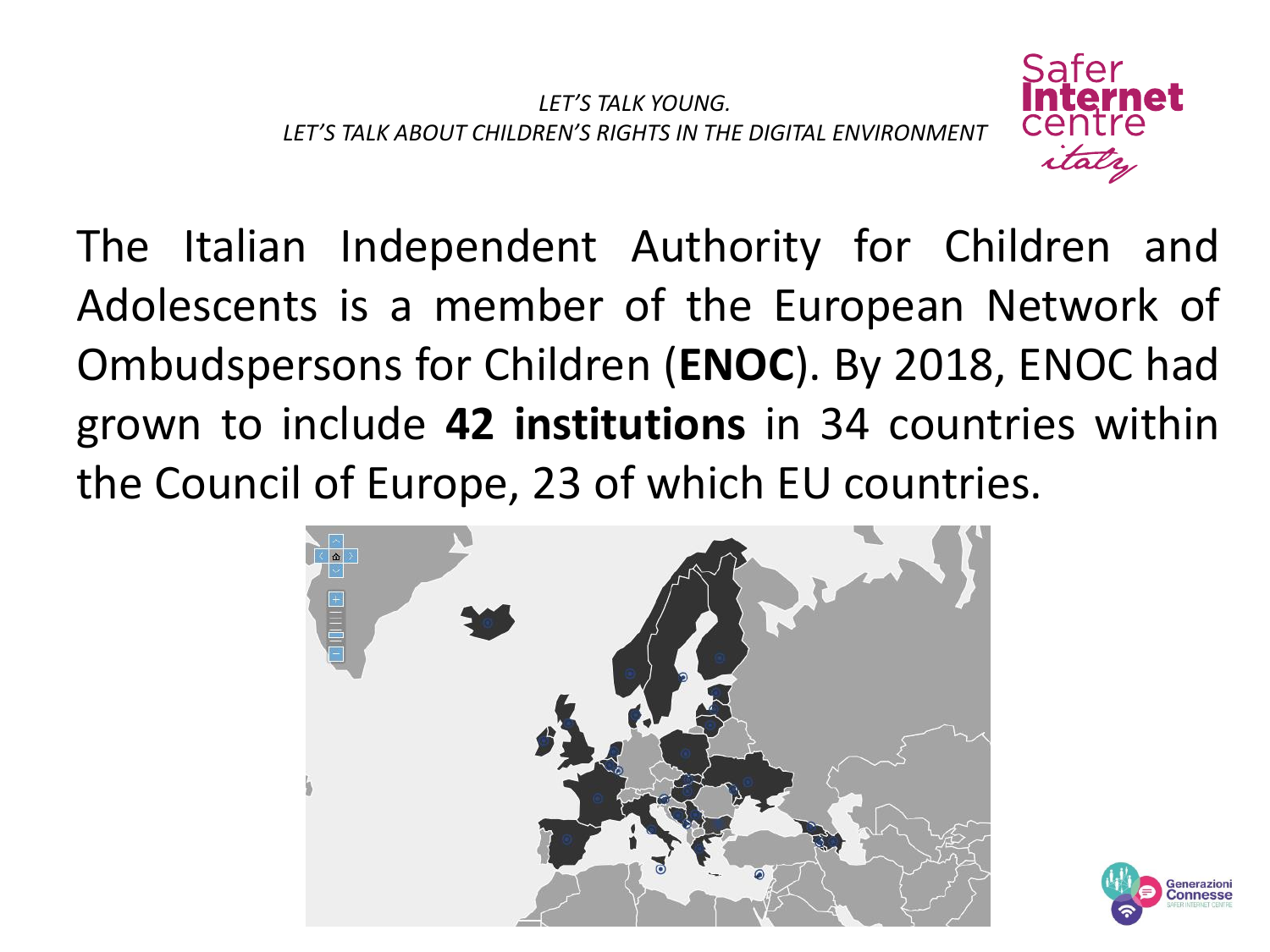

**ENOC**

ENOC members **select each year one specific issue** that is affecting children's rights and requires special attention and careful consideration at Member States' and at European's levels.

The approach adopted by ENOC has the objective **to explore the issue at adult and children's levels** and to compare the findings.

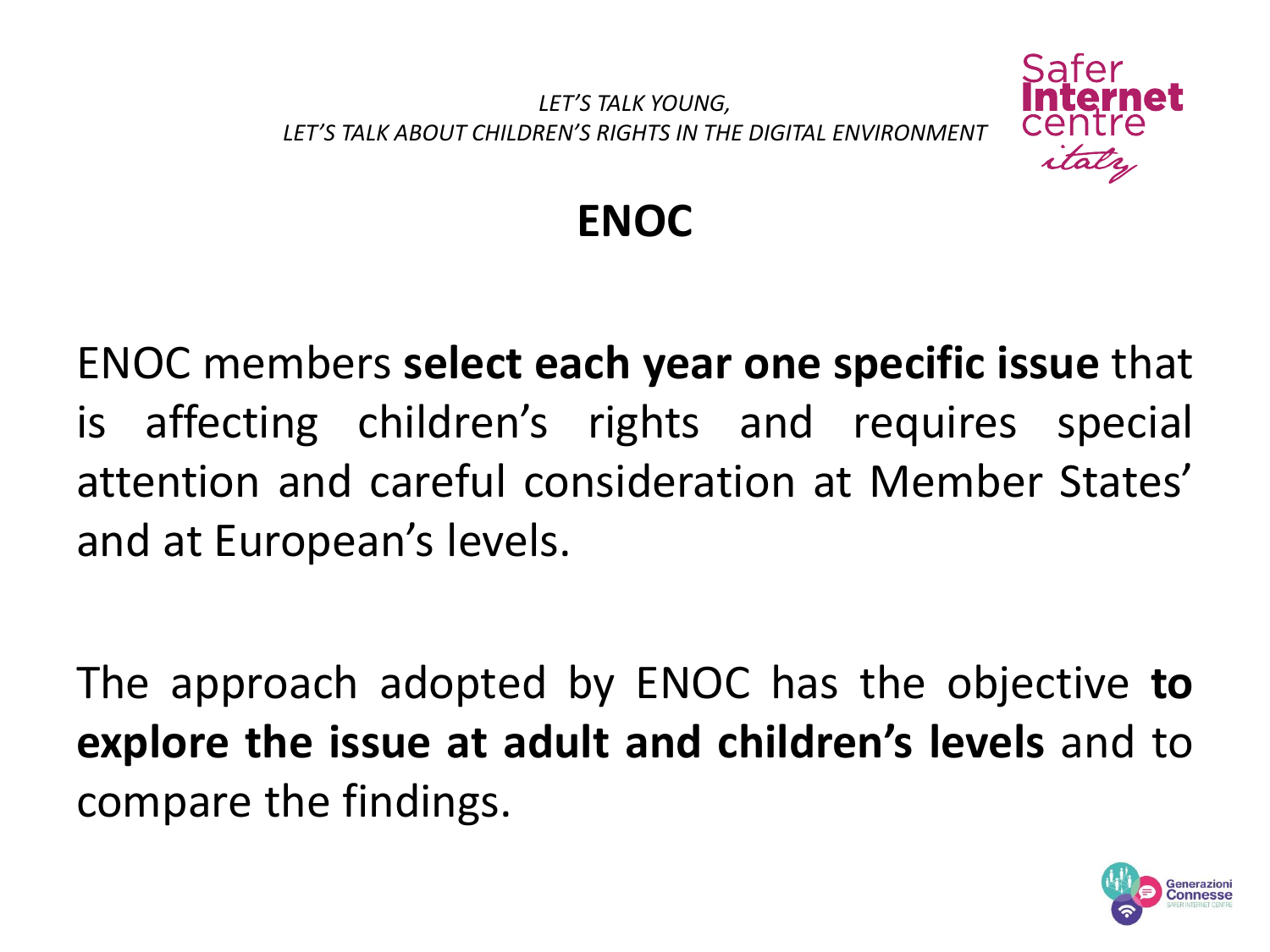

### **ENOC POSITION STATEMENTS**

ENOC members issue, at the end of the Annual Conferences, a **position statement on the subject of the year**. The statements reflect ENOC members' experience but also young people's feedback on the issues selected.

In 2019 ENOC decided to focus on **Children's Rights in the Digital Environment**.

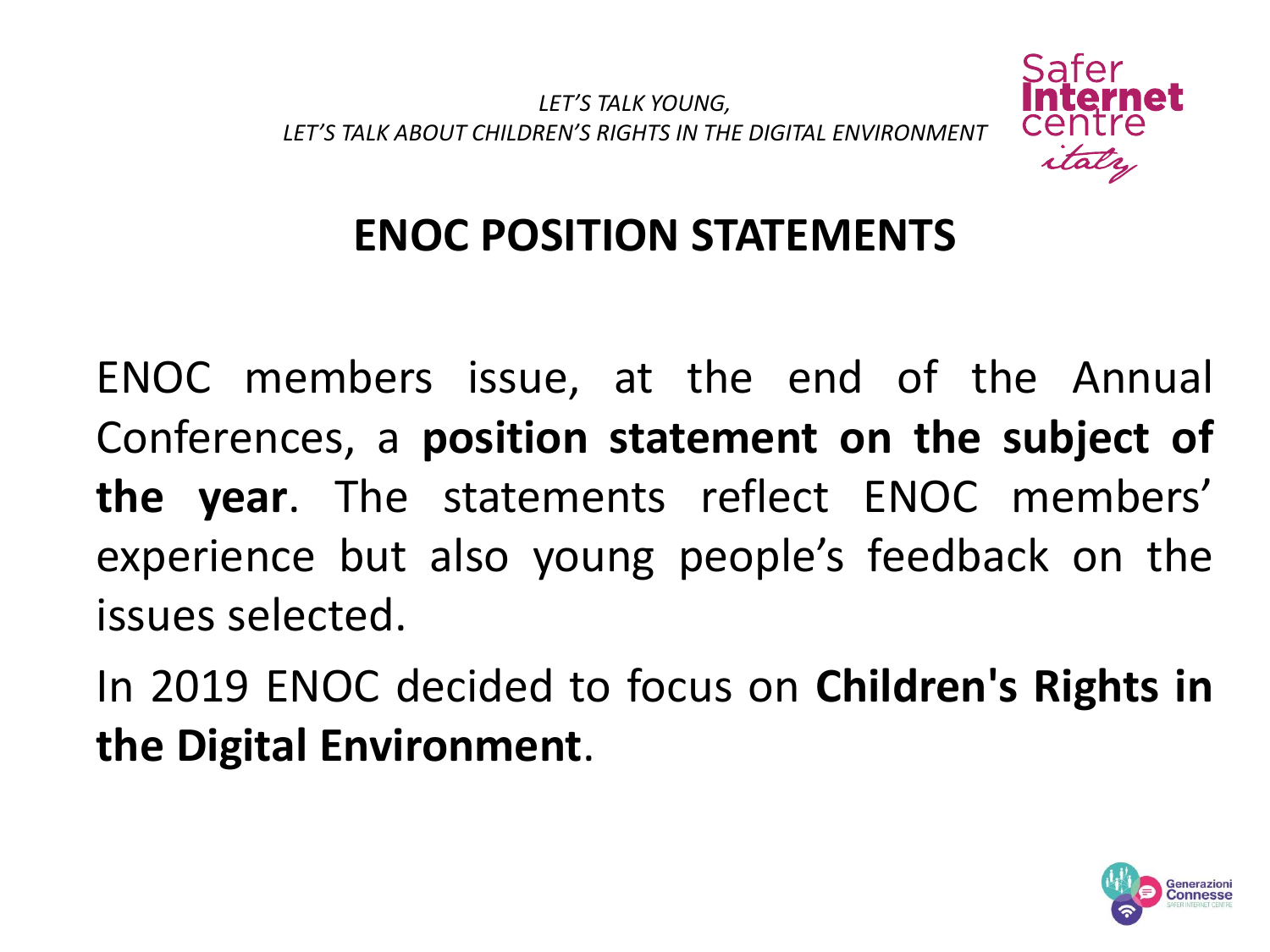

### **ENOC Recommendations:**

- · Require governments, business and industry to **respect and fully support children's rights in the digital environment**
- · Ensure that **children's right to have a say** in actions and decisions that affect them in the digital environment is realized
	- Ensure all children have **access** to the digital environment **without discrimination**
- · **Protect** children's enjoyment of the internet, technology and social media free **from false information**, **harmful content or harmful technologies**

· Take all necessary steps to **protect children from bullying, violence, exploitation and abuse in all forms** in the digital world.

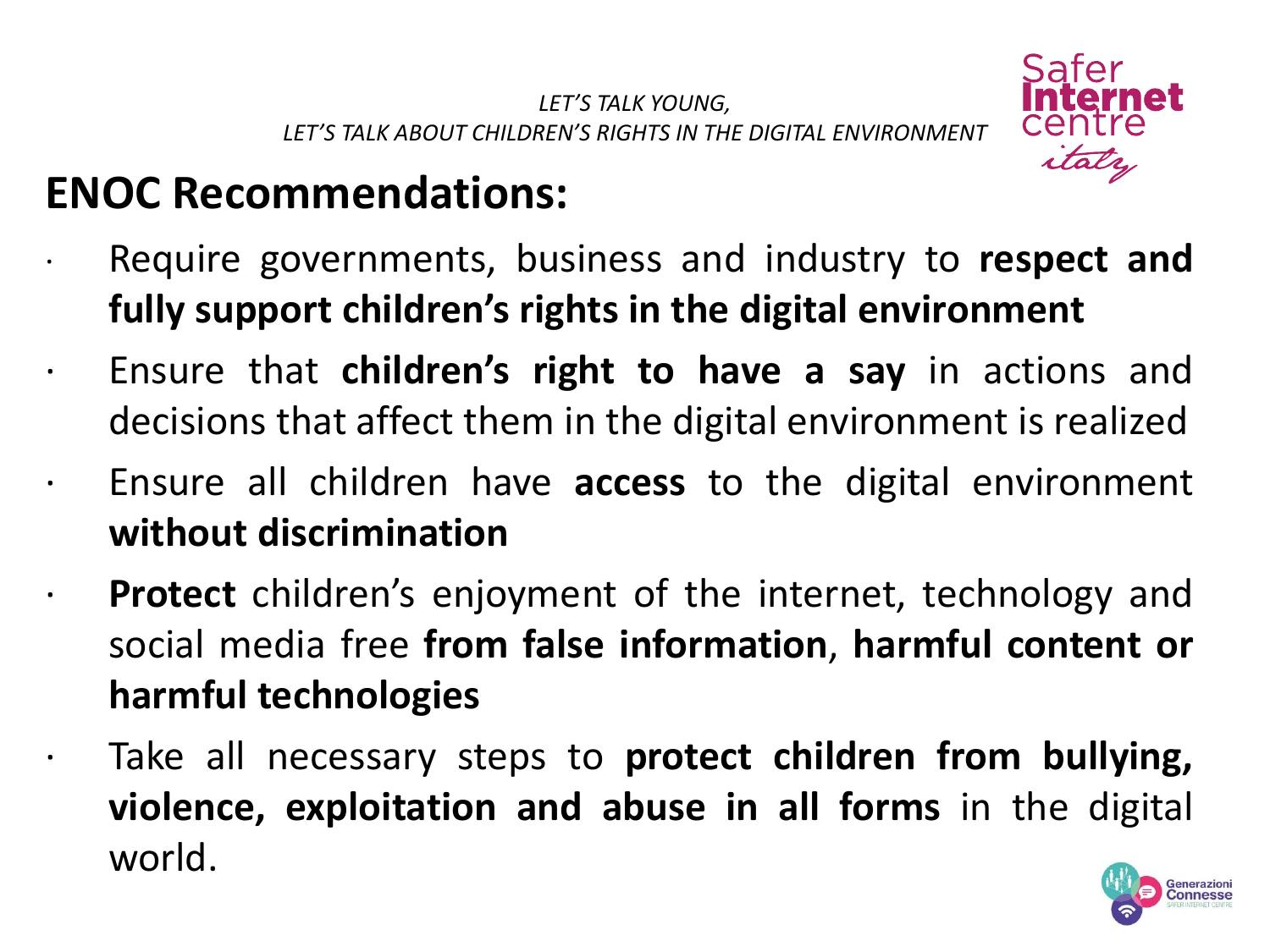

### **ENOC Recommendations:**

- · Recognize that **children's right to education extends to the digital environment** and support **children's digital skills development**
- · Provide **support to parents and carers** in their role as guardians of children's rights online **to ensure that children can benefit from the opportunities** afforded by the digital environment, **while reducing potential risks**
	- · Ensure **access to child friendly reporting, complaints and redress procedures** for children and young people, their parents and carers





*For further details, please see*: [www.enoc.eu](http://www.enoc.eu/)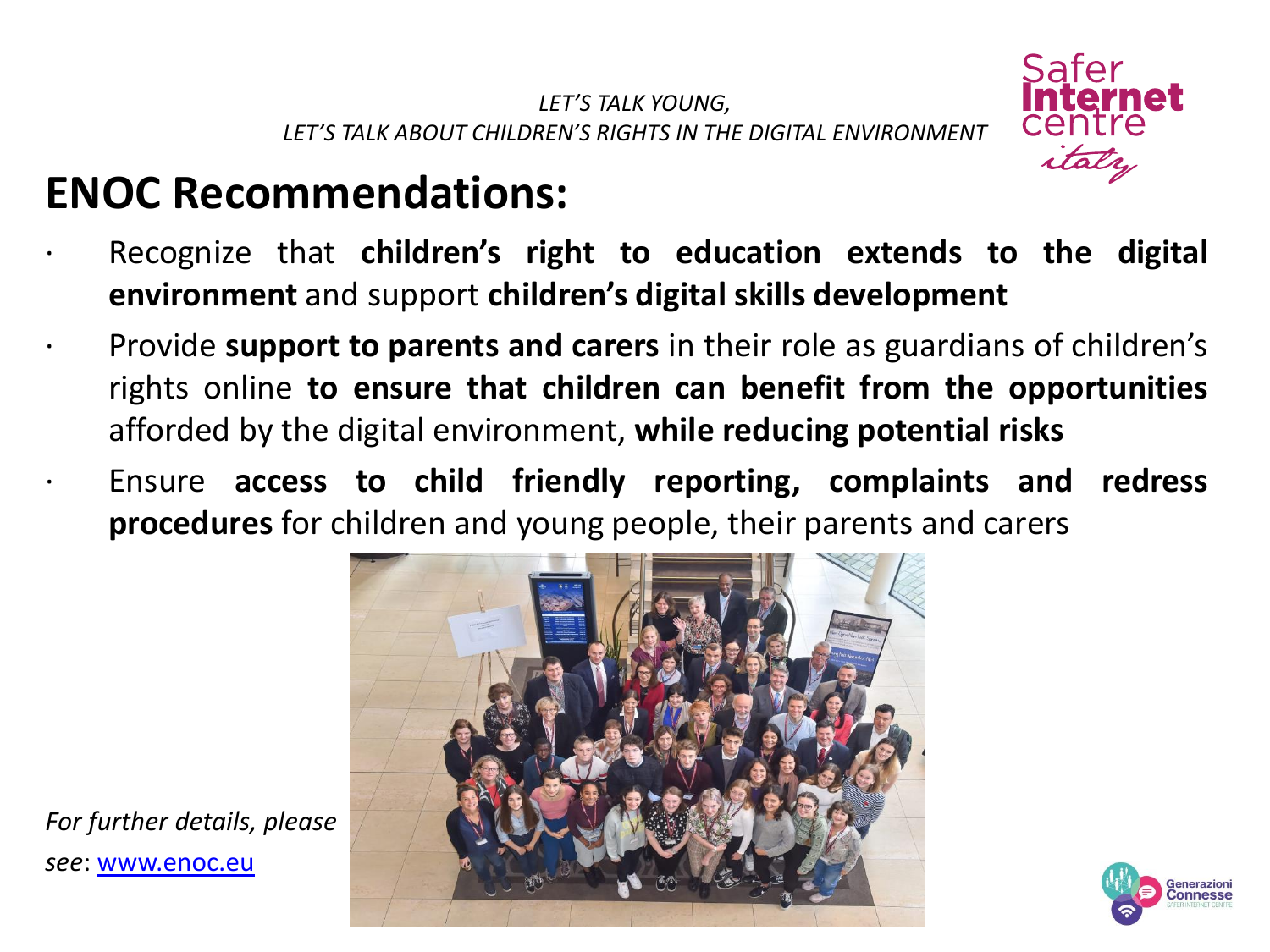

### **ENYA**

**Children's right to be heard and to participate**, as enshrined in Article 12 of the UNCRC, is one of the most undermined right of the child and the one on which ENOC and ENOC members committed to focus extensively.

ENOC launched in 2010, with the support of the European Commission, **the European Network of Young Advisors – ENYA** - a child/young people participatory project supported by ENOC members.

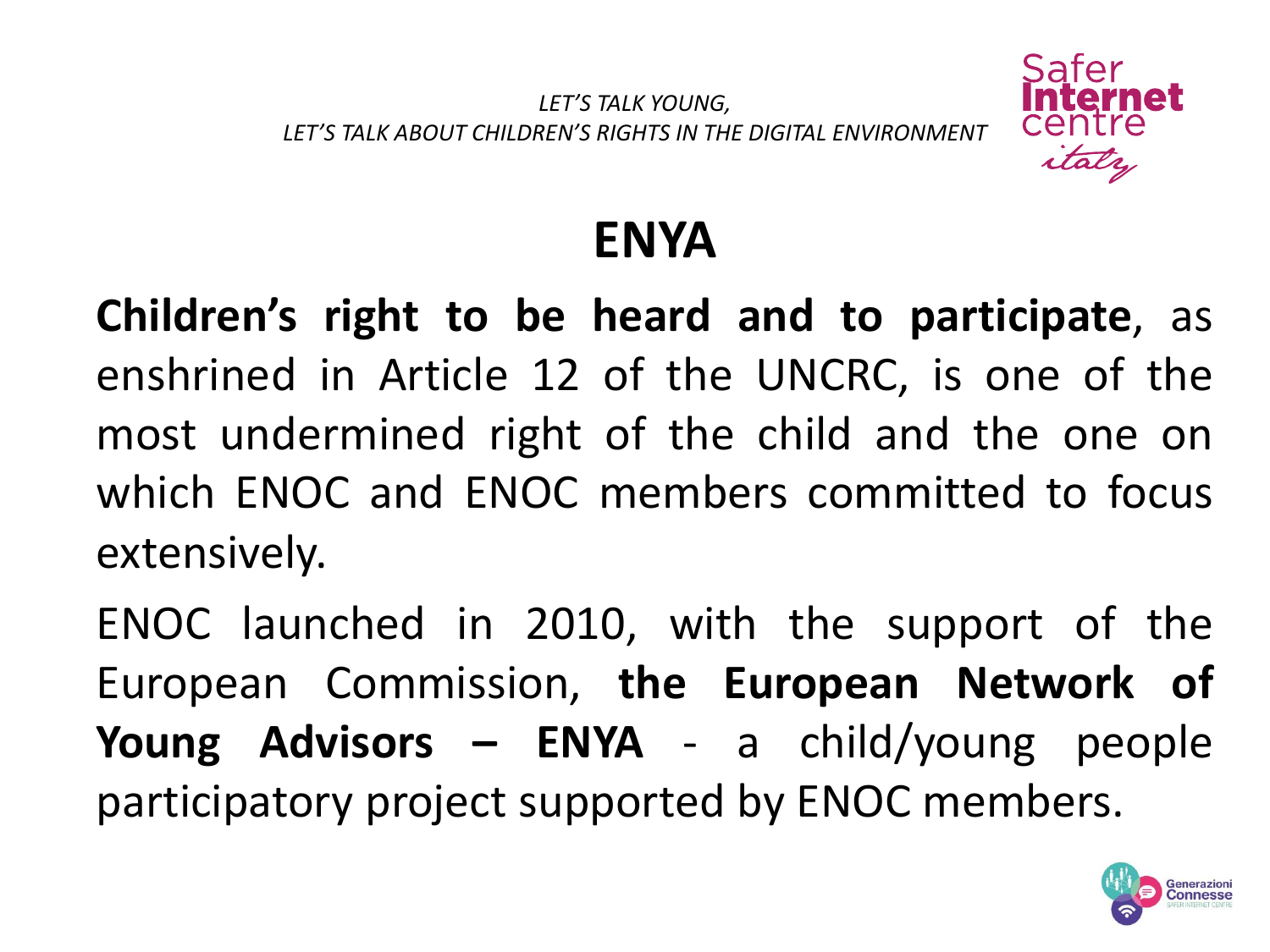

### **ENYA 2019**

# **Young people from 18 countries/regions took part in the project**.

ENYA country teams conducted several meetings or other activities with young people to explore the annual theme and collect their recommendations through: group discussions with relevant experts in the field, meeting with social media companies, arts and videos, etc.

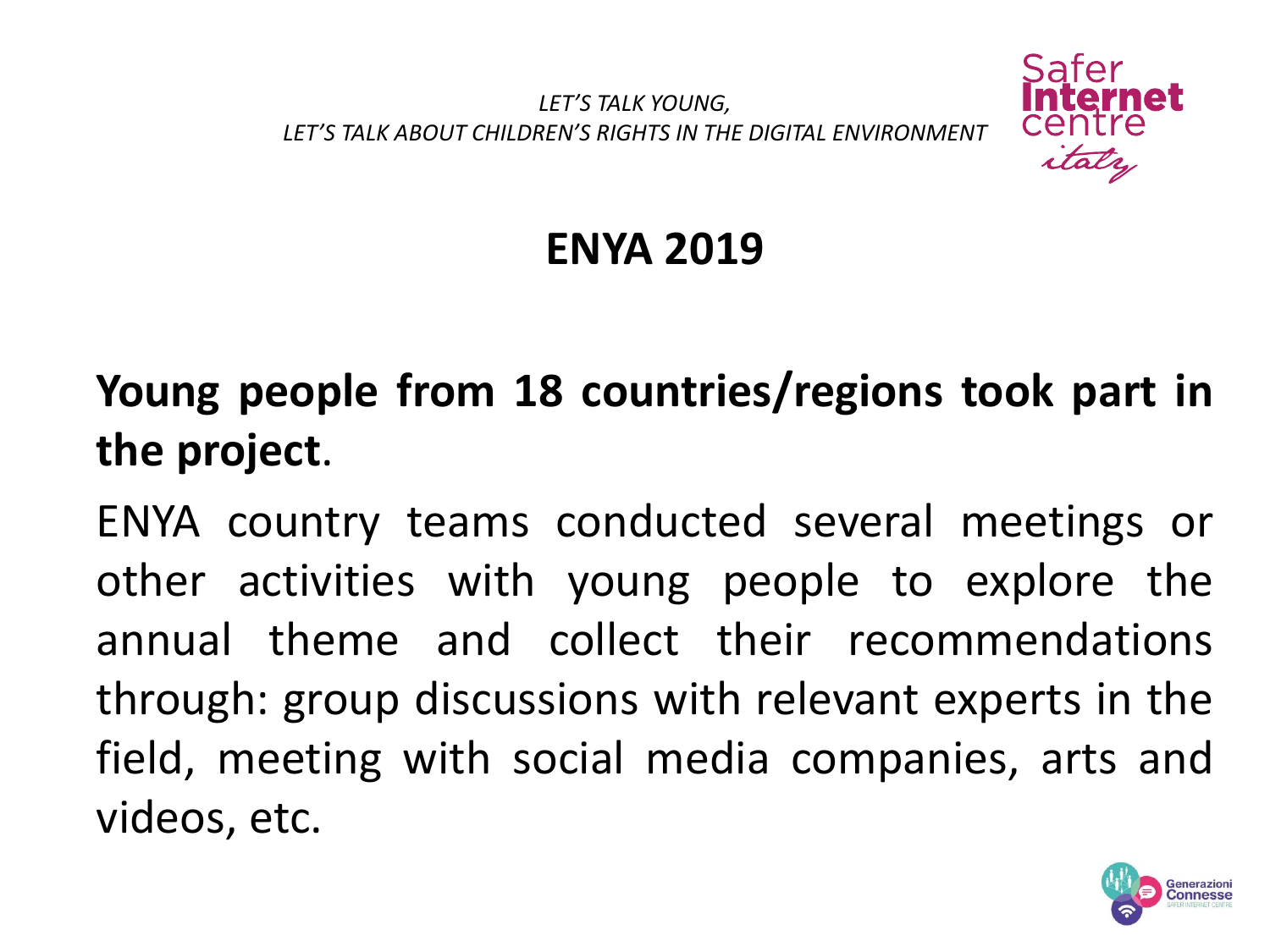

### **ENYA 2019**

### **The Italian experience**:

- Meeting with the Italian Independent Authority for Children and Adolescents
- Meeting with the project manager of the Safer Internet Centre «Generazioni Connesse»
- Participation in workshops organized by Facebook
- Participation in one step of «*Vita da Social*» and meeting with the Postal Police
- Drafting of recommendations at national level



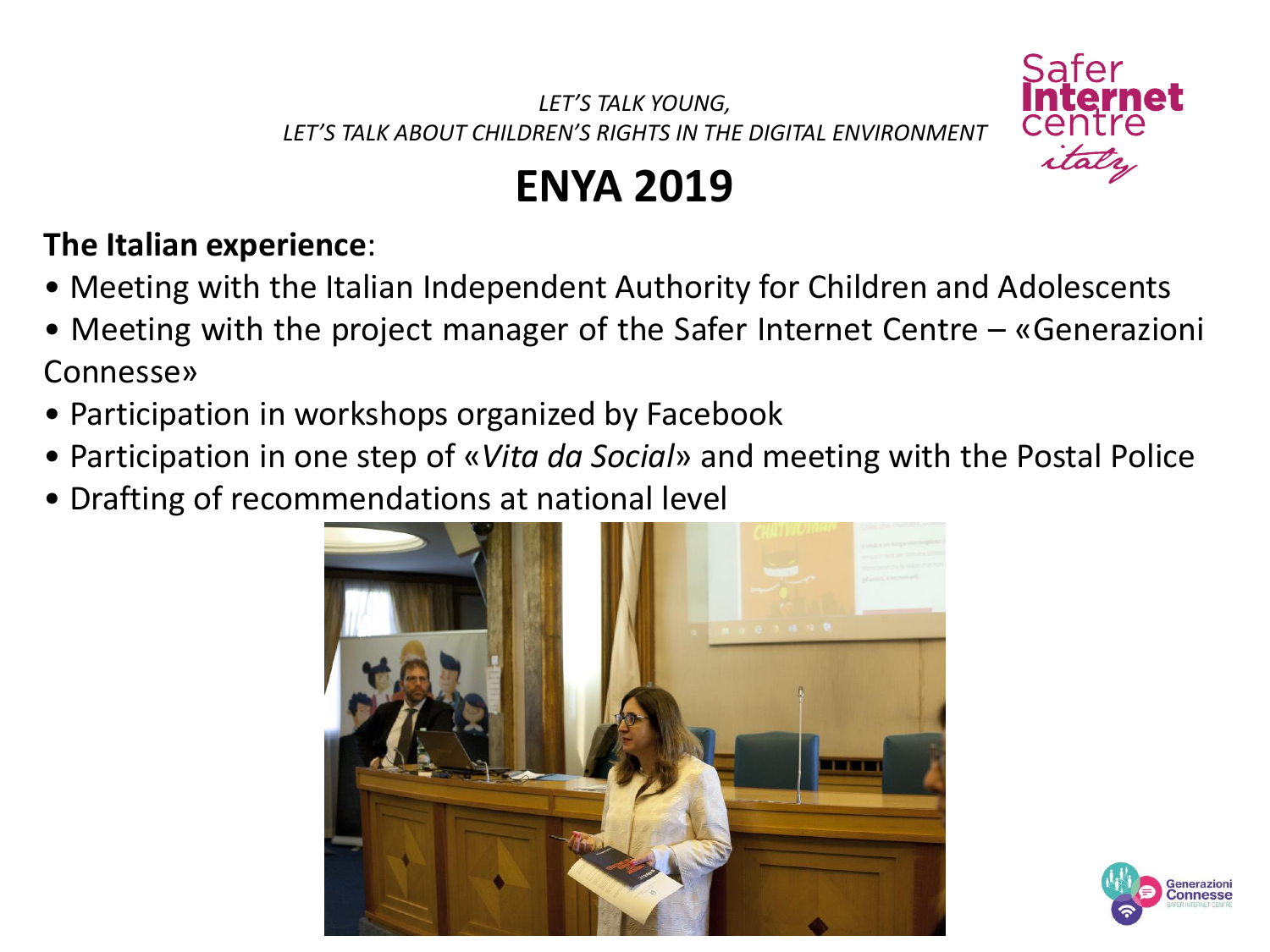

### **ENYA FORUM**

At the final stage of country activities, two elected young representatives per country/region, accompanied by ENYA Coordinators, participated in **the ENYA Forum on 25-26 June 2019 in Brussels**.



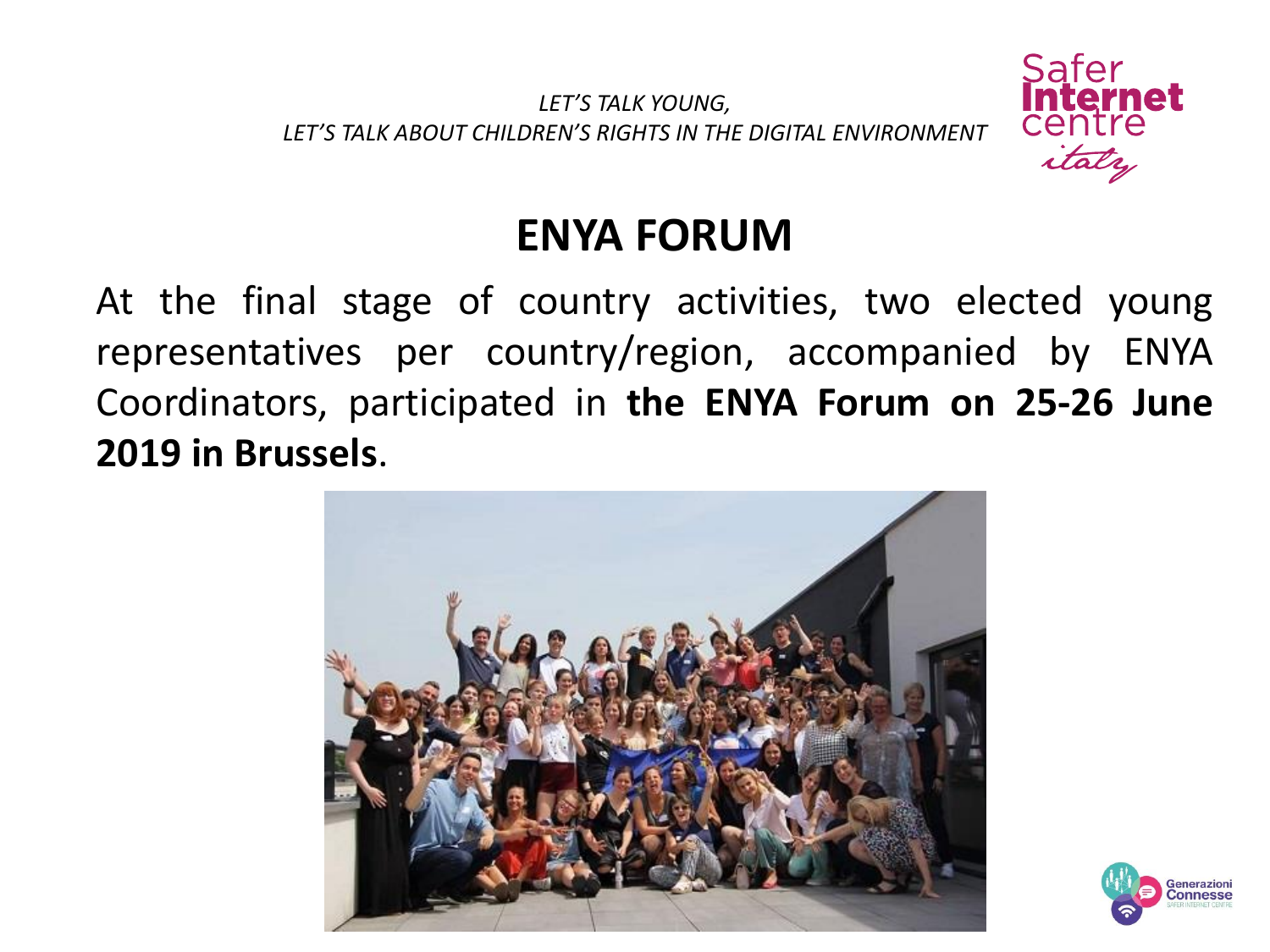

### **ENYA FORUM, Brussels**

*Presentation by Flavia*

- Topic of the project: (**education; privacy; threats and opportunities; risks and challenges**)
- Presentation of activities carried out at **national level**
- Activities in Brussels (**international level**):
	- $\cdot$  discussion about digital issues  $\cdot$  creative workshops about children's views on the digital environment

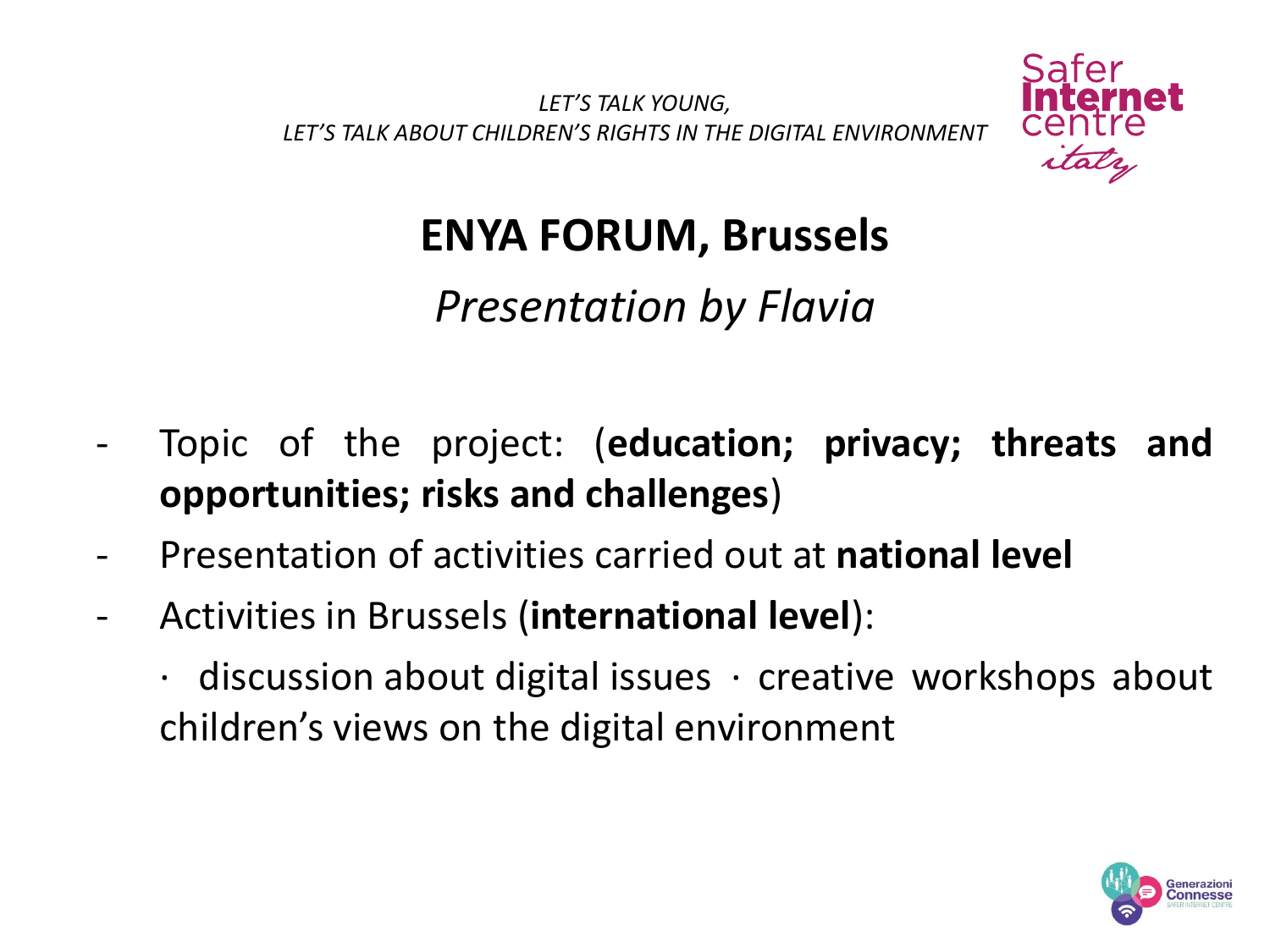

### **ENYA PARTICIPATION IN THE ENOC CONFERENCE**

One young participant per country/region (who participated in the Brussels Forum) attended the **ENOC 23rd Annual Conference on Children's rights in the digital environment** taking place in **Belfast**, **on 25-27 September 2019**



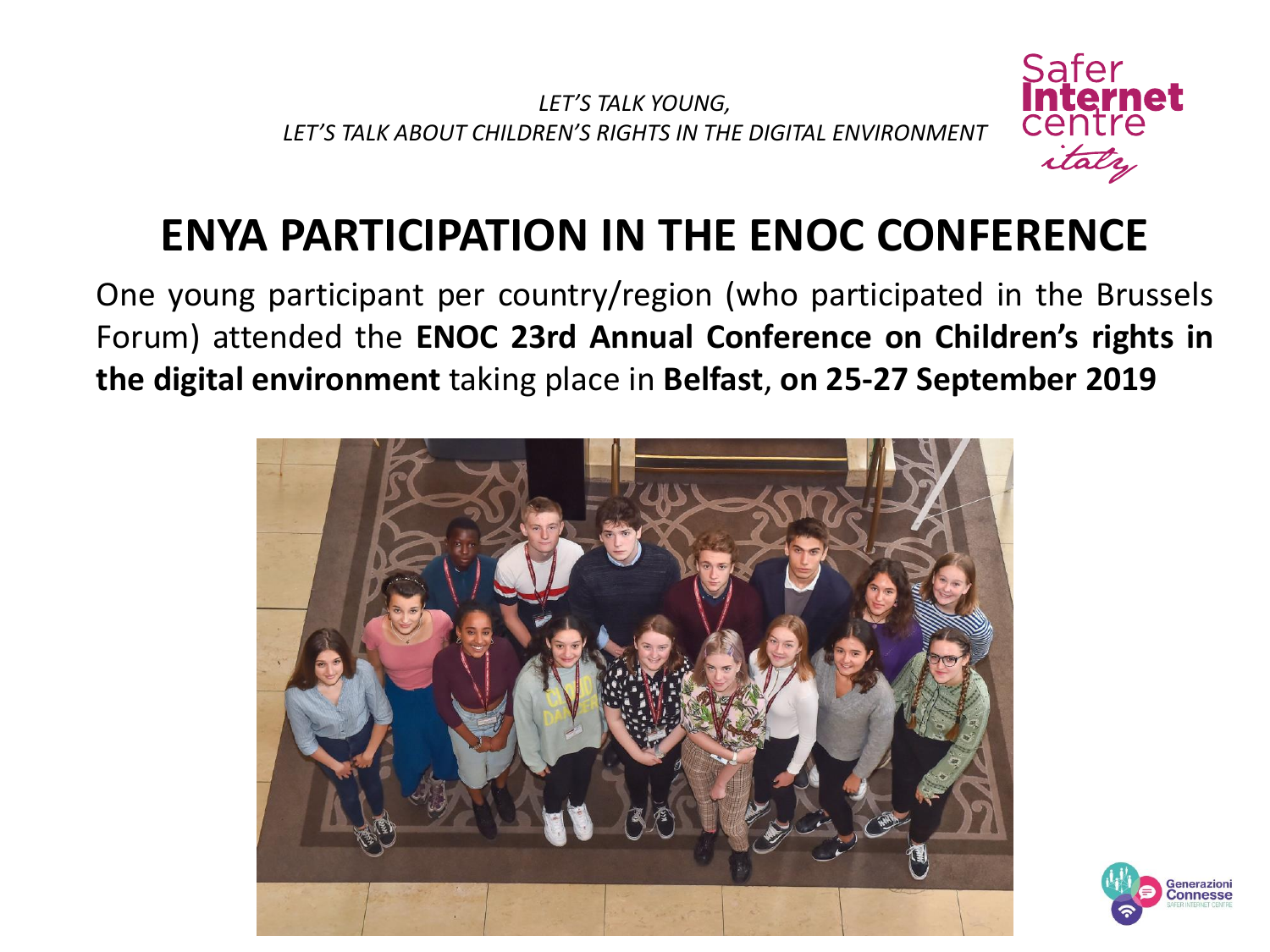

## **ENYA PARTICIPATION IN THE ENOC CONFERENCE, Belfast**

*Presentation by Matteo*

- Presentation of **activities carried out in Belfast**:
- · **opportunity to meet YPs and Ombudspersons**
- · **opportunity to share opinions and experiences** on digital environment
- · opportunity to be heard and to participate
- · drafting of common recommendations

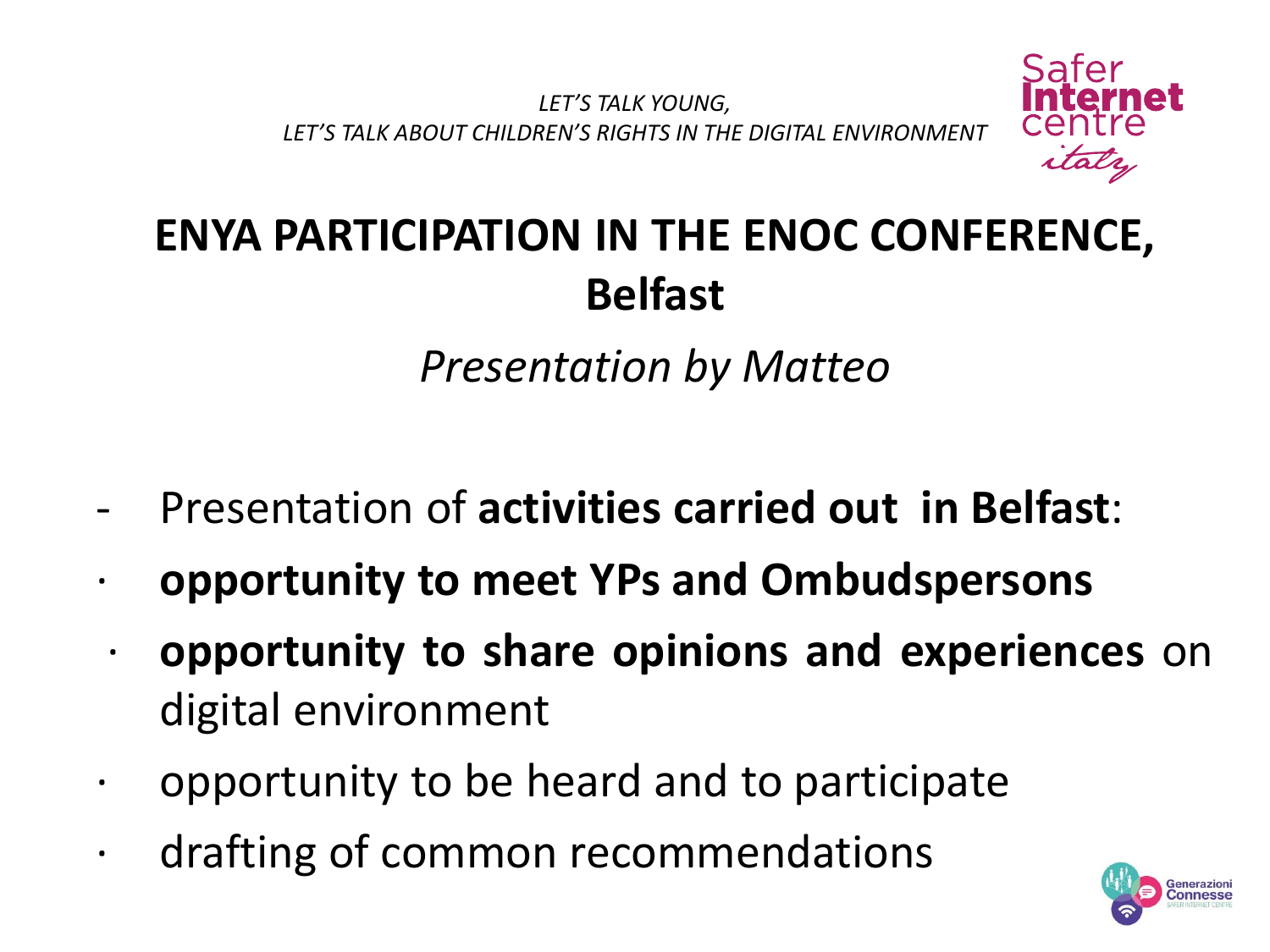



### ENYA RECOMMENDATIONS

Children's rights in the digital environment

SEPTEMBER 2019 // EUROPEAN NETWORK OF YOUNG ADVISORS



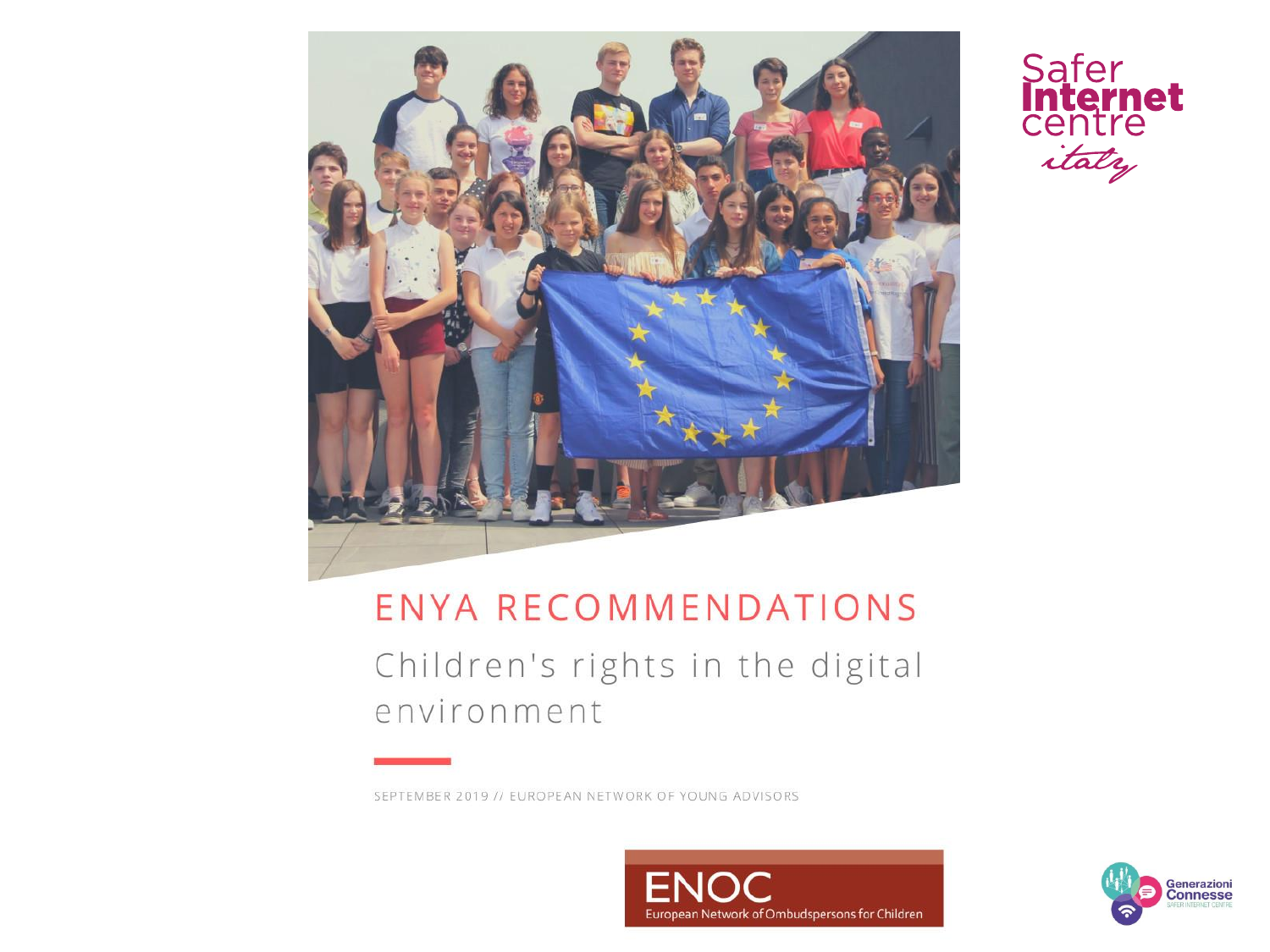

### **ENYA RECOMMENDATIONS**

- **1. PRIVACY:** education for children and parents/guardians; consent; responsibility by (social) media companies
- **2. EDUCATION**: equal access; education for teachers/educators; provision of critical thinking skills; implementation of different sources of information; promotion of sexual education involvng digital environment
- **3. RISKS & CHALLENGES**: trained person children trust; support to both the victim and the perpetrator; education in the topic of sexting, hate speech and so on; peer support; *ad hoc* app to spot fake news
- **4. PARTICIPATION & OPPORTUNITIES**: accessibility of digital environment to all children with particular attention to the vulnerable ones; general app to protect the privacy; involvment and participation of children; support to interact in a positive way with digital media